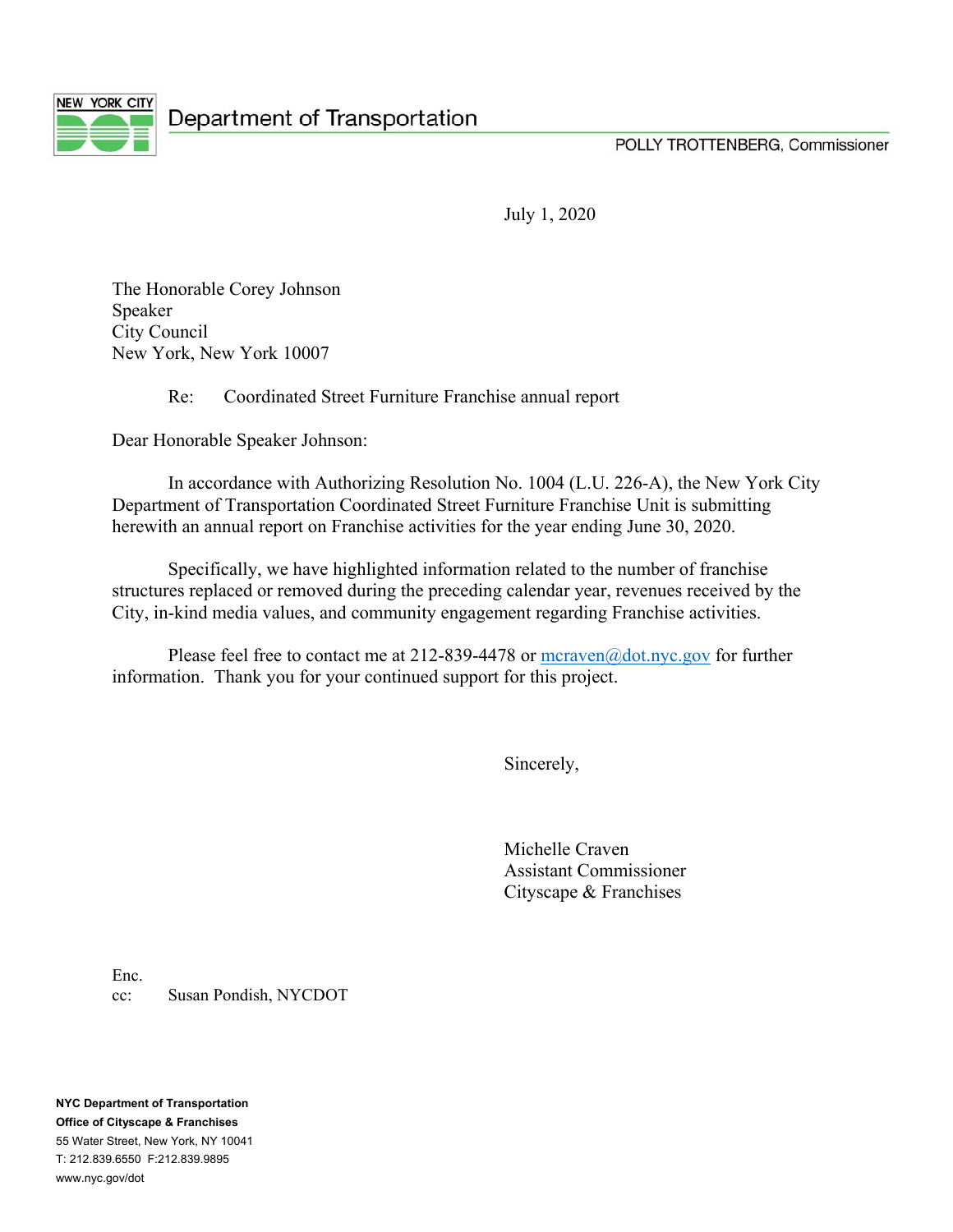

## **Coordinated Street Furniture FranchiseYear 14 Update**

## **July 1, 2020**





**Commissioner Polly Trottenberg**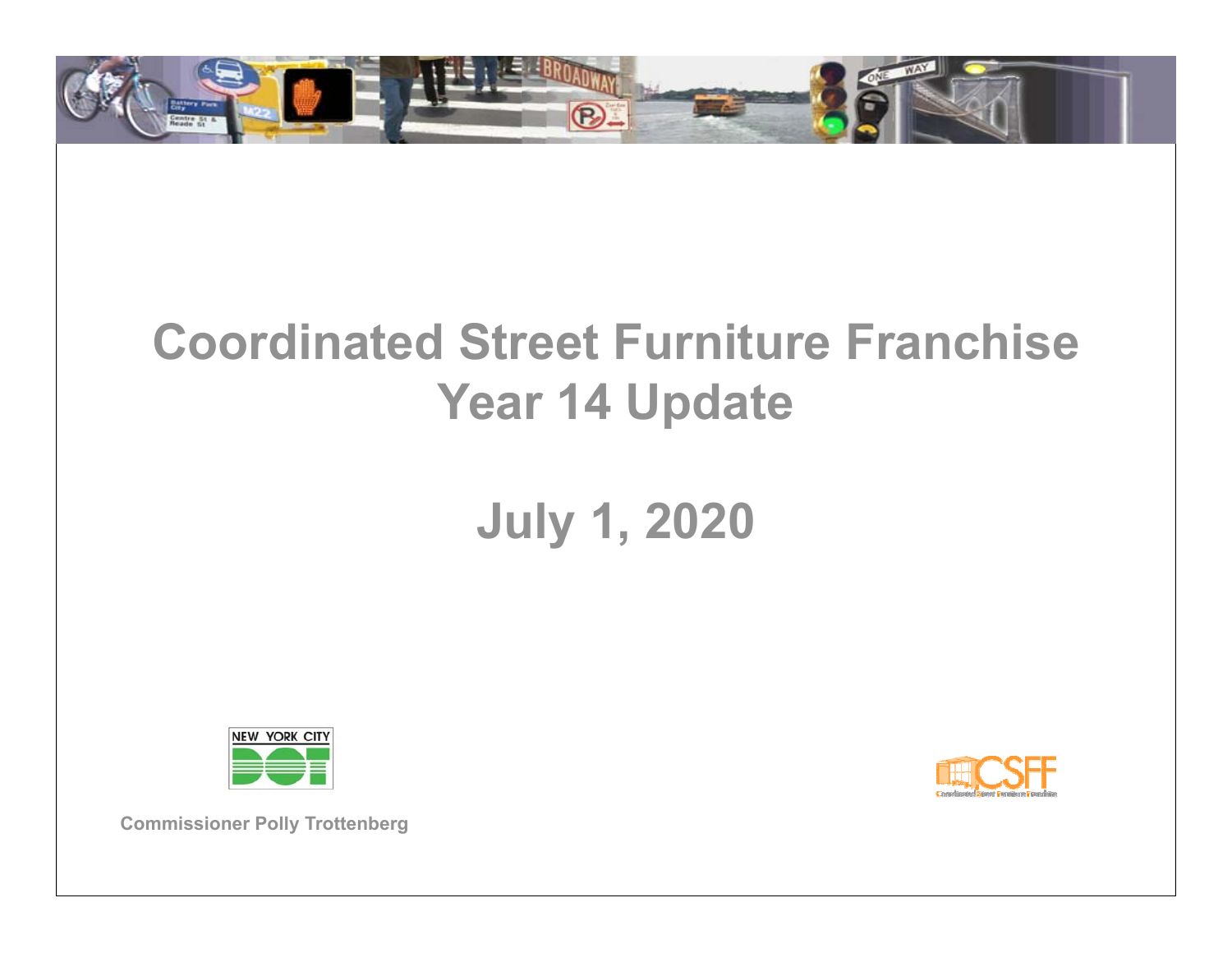

## **Coordinated Street Furniture Franchise Agreement Important Dates**

- Original Franchise Agreement approved by the Franchise and Concession Review Committee: May 15, 2006.
- Franchise effective date: June 26, 2006.
- Contract Year 14 (revenue calendar): June 25, 2019, through June 24, 2020.
- Build Year 14 (construction calendar): September 25, 2019, through September 24, 2020.
- Funding of Escrow Account for Year 14: August 8, 2019.

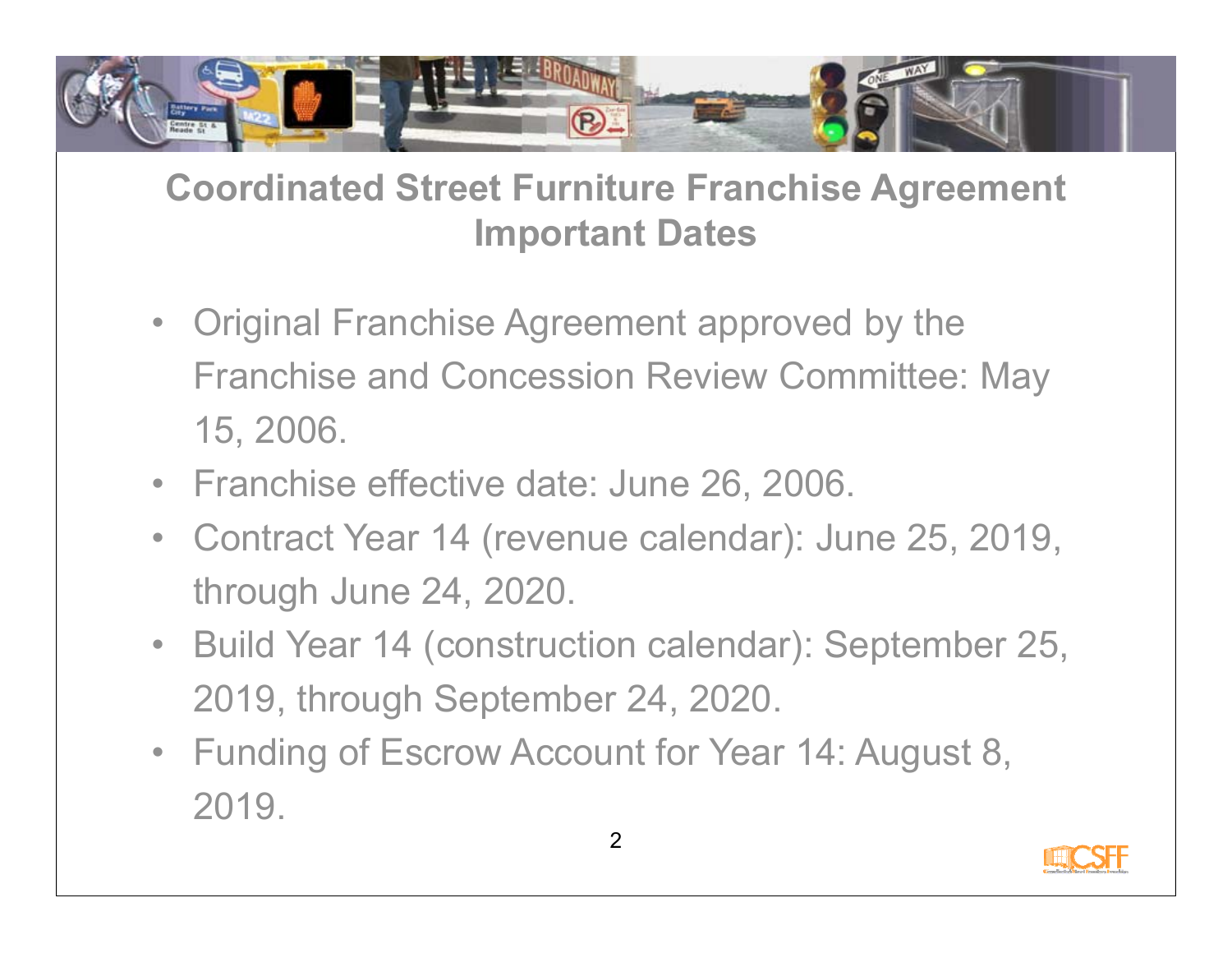

**Change in Control of Franchisee**

- The Franchise and Concession Review Committee approved a change in control of the franchisee and an Amended and Restated Franchise Agreement on September 30, 2015.
- DOT and Cemusa NY, LLC, entered into the Amended and Restated Franchise Agreement on October 1, 2015.
- JCDecaux, N.A. purchased Cemusa, Inc., the parent company of franchisee Cemusa NY, LLC, on November 13, 2015.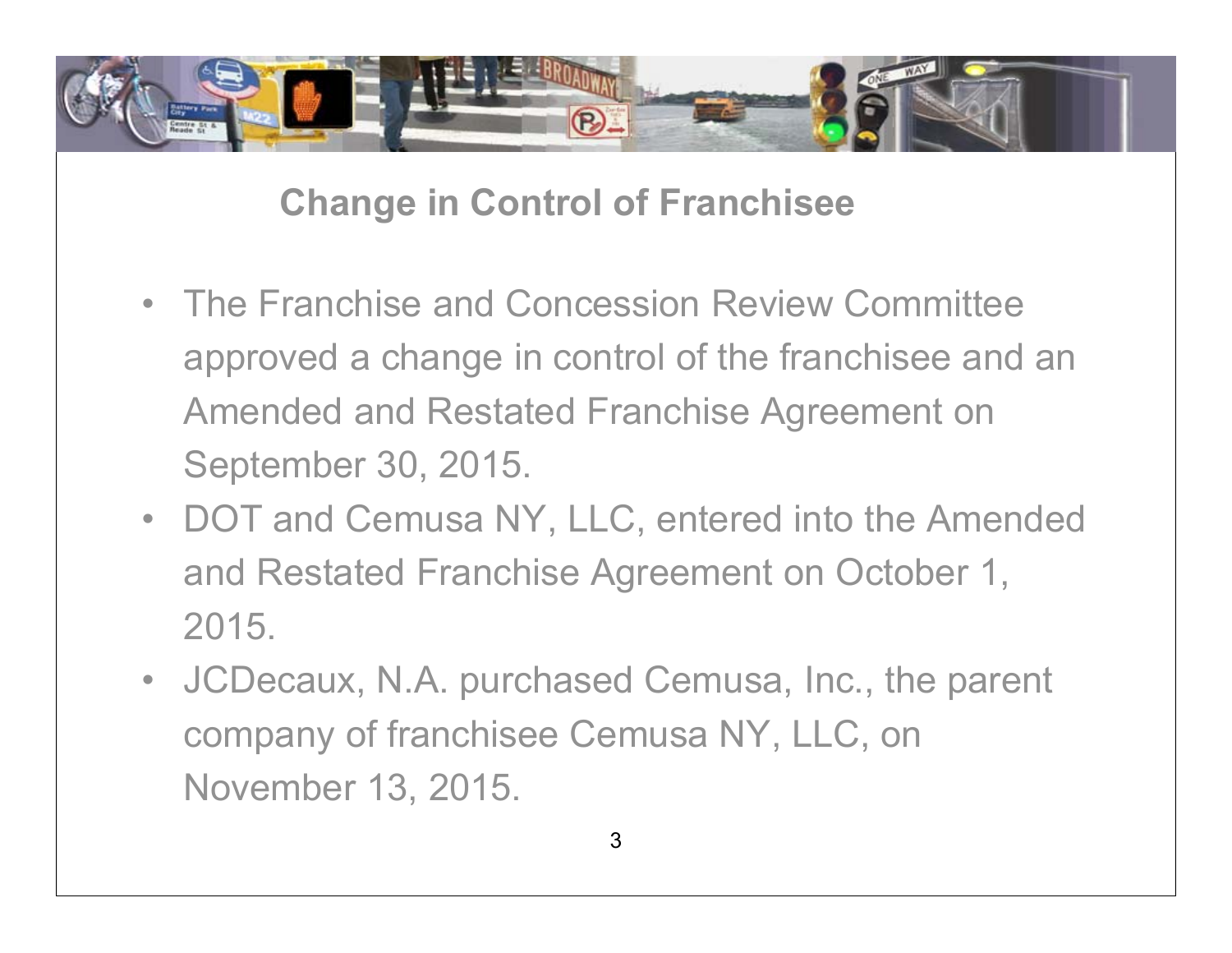

## **Franchise Structure Status Report: Year 14**

#### **Bus Stop Shelters (as of June 24, 2020)**

- •3,351 shelters in active service.
- • 3,558 shelters installed with the new design, including 1 in Year 14 (see Table 1).
- • Between June 25, 2019, and June 24, 2020
	- 13 shelters were temporarily removed for construction and will be reinstalled as construction is completed (see Table 2).
	- 19 shelters were permanently removed (see Table 3).
	- 2 shelters were relocated (see Table 4).
- • DOT receives requests for new shelter locations from all stakeholders.
	- 2,514 locations have been suggested by stakeholders and evaluated by DOT since the start of the Franchise, including 80 suggested sites in Year 14.
	- DOT is approaching the Franchise limit of 3,575 shelter installations.



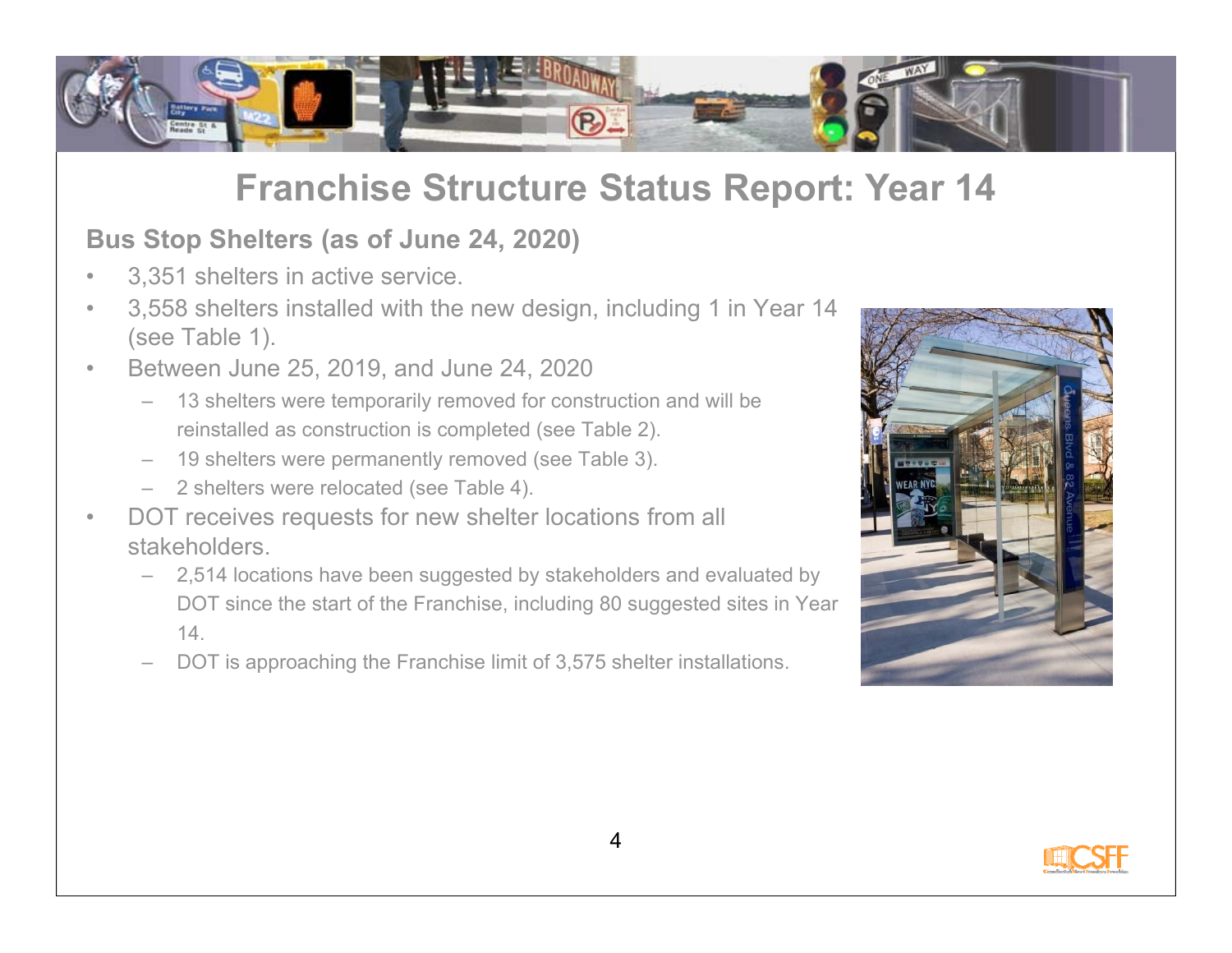

## **Franchise Structure Status Report: Year 14**

#### **Newsstands (as of June 24, 2020)**

- •378 newsstands have been installed to date.
- • 10 of these newsstands were installed during Year 14 (see Table 5).
- $\bullet$  5 franchise newsstands were permanently removed during Year 14 (see Table 6).

### **Automatic Public Toilets (as of June 24, 2020)**

- • Five APTs have been installed to date:
	- •Madison Square Park, MN
	- •Corona Plaza, QN
	- Grand Army Plaza, BR
	- Plaza de las Americas, MN
	- Fordham Plaza, BX
- •DOT continues to evaluate site recommendations.



Photo Credit: Matt Greenslade



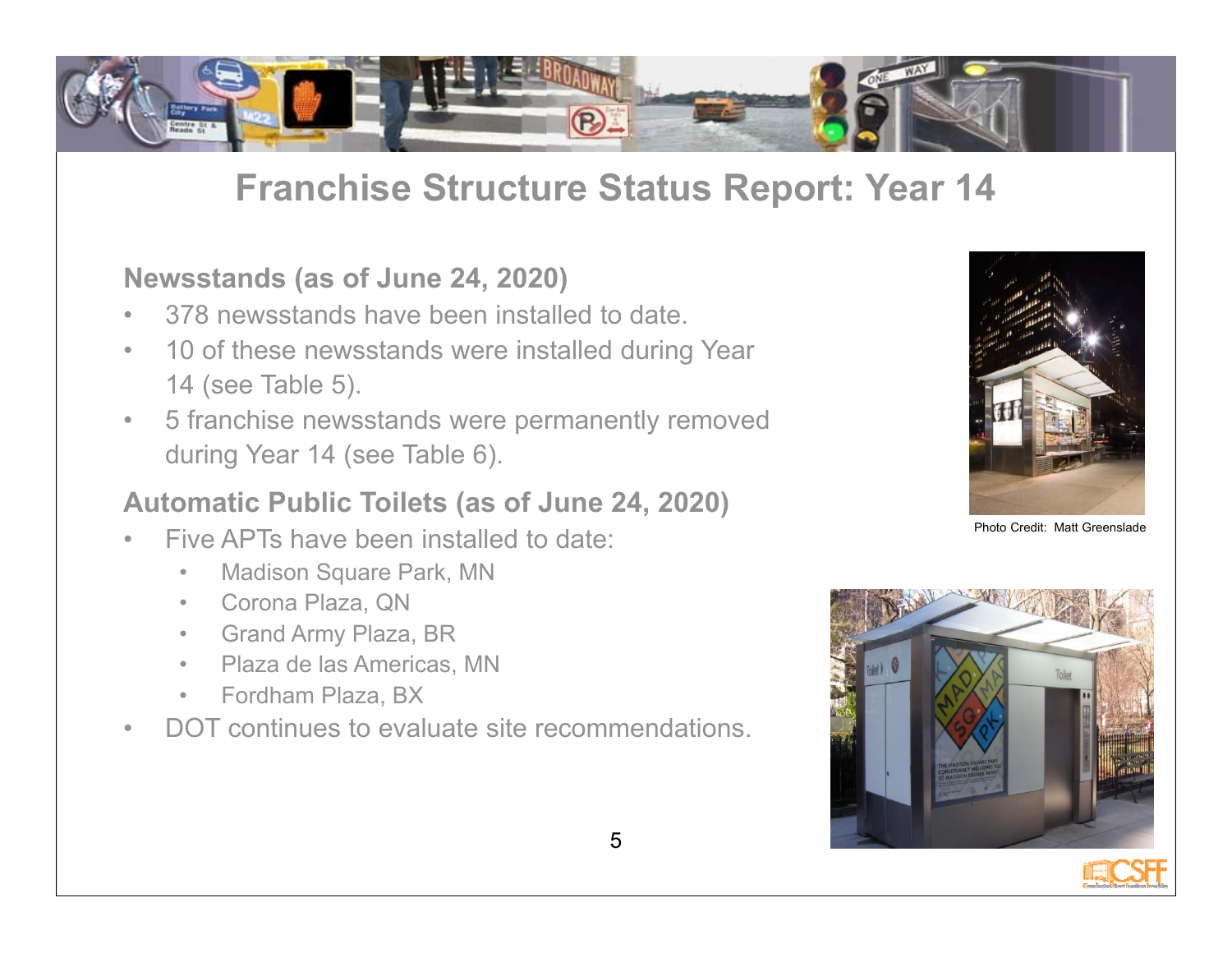

## **Franchise Structure Status Report: Year 14**

#### **Sheltered Bicycle Parking Structures**

- • Cemusa agreed to install 37 bicycle parking structures to satisfy section 9.17 of the CSFF contract, which requires "the Company provide certain amenities to the Coordinated Franchise Structures, the value of which shall not exceed \$2,500,000."
- •Cemusa installed 20 of these structures.
- • As part of the Change in Control, JCDecaux agreed to install 30 and maintain additional bus shelters in lieu of installing the remaining 17 bicycle shelters.
- • JCDecaux will maintain the structures for the remainder of the contract term at no cost to the City.



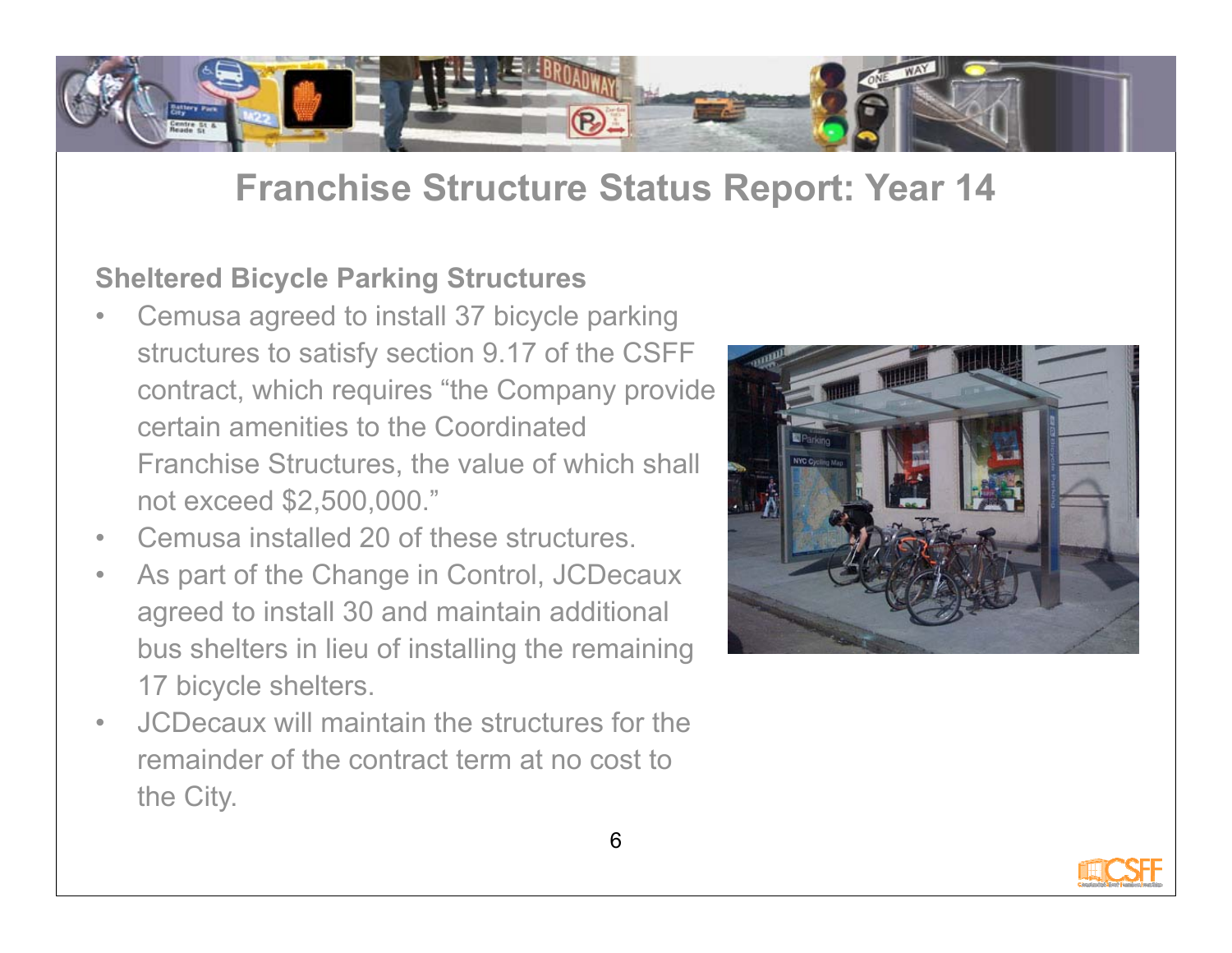

## **Franchise Financial Status Report: Year 14**

## **Franchise Fee Payments**

- $\bullet$ Total Franchise Fees paid to the City to date: **\$ 605,414,000**
- $\bullet$ Year 14 Payments

| Quarter 1    | \$14,323,750     |
|--------------|------------------|
| Quarter 2    | \$14,323,750     |
| Quarter 3    | \$14,323,750     |
| Quarter 4    | $$14,323,750***$ |
| <b>Total</b> | \$57,295,000     |

\*\*\*The City anticipates receiving its Q4 disbursement from the Escrow Account on July 27, 2020.

 $\bullet$  In Year 13, JCDecaux made four payments totaling \$55,682,000 for the year.

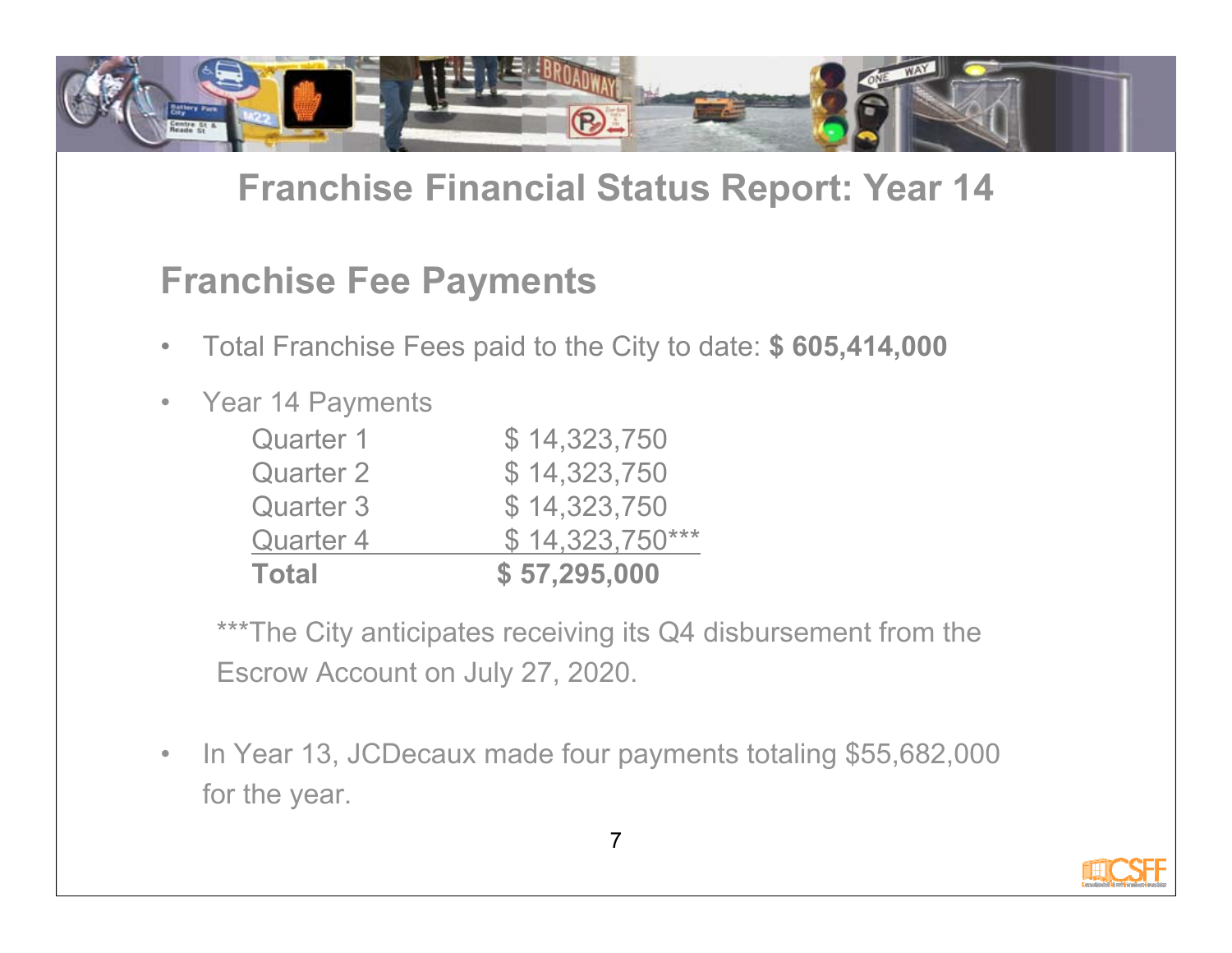

## **Franchise Revenue Status Report: Year 14**

# **JCDecaux Revenue**

 $\bullet$ JCDecaux Year 14 Gross Sales Revenue:

| Quarter 1        | \$20,847,693    |
|------------------|-----------------|
| <b>Quarter 2</b> | \$28,419,261    |
| <b>Quarter 3</b> | \$17,587,709    |
| <b>Quarter 4</b> | \$4,459,735     |
| <b>Total</b>     | \$71,314,398*** |

\*\*\*JCDecaux's revenue total for June 2020 has not been finalized, so the Q4 and Year 14 total revenues are not complete.

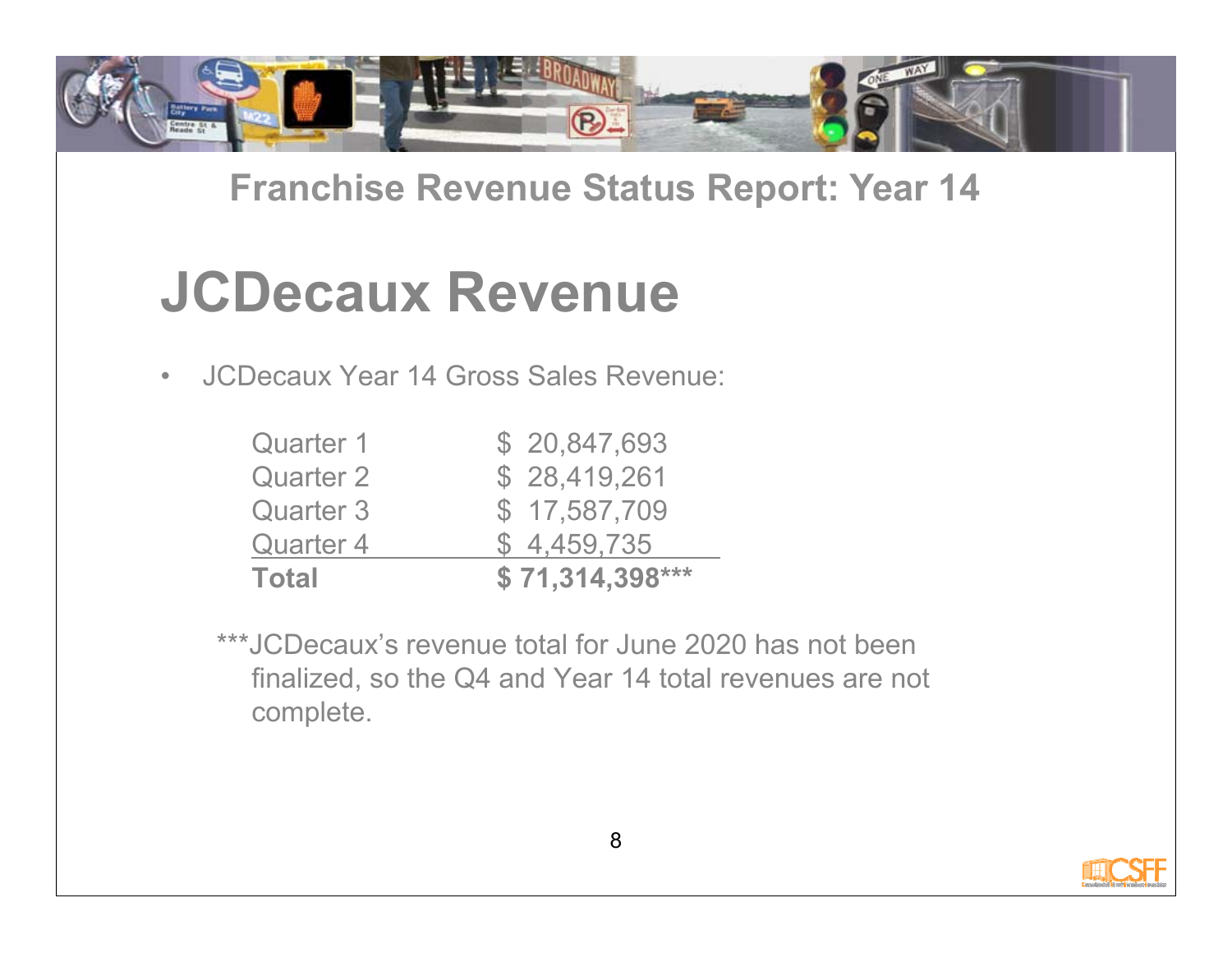

## **Franchise Revenue Status Report: Year 14**

### JCDecaux Year 14 In-Kind Campaign Values (outside NYC):

\$22,996,008



Tourism campaign in Madrid

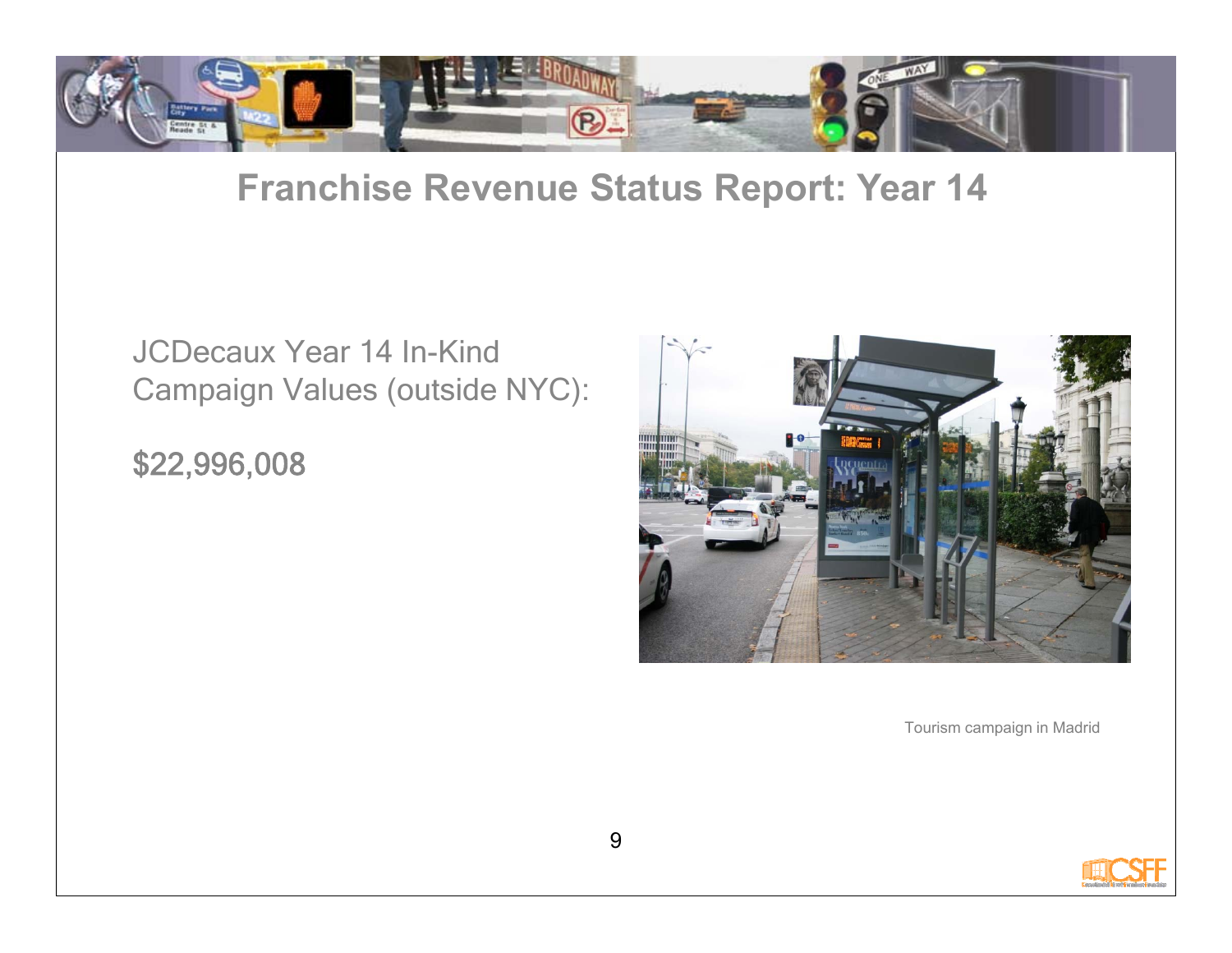

Table 1: Year 14 New Design Installations, Bus Stop Shelters

| Borough                 | <b>Jun 24-</b><br>30<br>2019 | Jul<br>2019    | Aug<br>2019    | Sep<br>2019    | Oct<br>2019    | <b>Nov</b><br>2019 | <b>Dec</b><br>2020 | Jan<br>2020    | Feb<br>2020    | Mar<br>2020    | Apr<br>2020    | <b>May</b><br>2020 | Jun<br>2020    | Y14<br><b>Total</b>     |
|-------------------------|------------------------------|----------------|----------------|----------------|----------------|--------------------|--------------------|----------------|----------------|----------------|----------------|--------------------|----------------|-------------------------|
| Bronx                   | $\mathbf 0$                  | $\mathbf 0$    | $\mathbf 0$    | $\mathbf 0$    | -1             | $\overline{0}$     | 0                  | $\overline{0}$ | $\mathbf 0$    | $\mathbf 0$    | $\mathbf 0$    | $\mathbf 0$        | $\overline{0}$ | 1                       |
| Brooklyn                | $\mathbf 0$                  | $\mathbf 0$    | $\pmb{0}$      | $\mathbf 0$    | $\mathbf 0$    | $\mathbf 0$        | 0                  | $\mathbf 0$    | $\mathbf 0$    | $\mathbf 0$    | $\pmb{0}$      | $\mathbf 0$        | $\mathbf 0$    | $\overline{\mathbf{0}}$ |
| Manhattan               | $\mathbf 0$                  | $\mathbf 0$    | $\pmb{0}$      | $\mathbf 0$    | $\mathbf 0$    | $\mathbf 0$        | 0                  | $\mathbf 0$    | $\mathbf 0$    | 0              | $\mathbf 0$    | $\mathbf 0$        | $\mathbf 0$    | $\overline{\mathbf{0}}$ |
| <b>Queens</b>           | $\mathbf 0$                  | $\mathbf 0$    | $\pmb{0}$      | $\pmb{0}$      | $\mathbf 0$    | $\mathbf 0$        | $\mathbf 0$        | $\mathbf 0$    | $\pmb{0}$      | $\mathbf 0$    | $\mathbf 0$    | $\mathbf 0$        | $\mathbf 0$    | $\bullet$               |
| Staten<br><b>Island</b> | $\mathbf 0$                  | $\overline{0}$ | $\mathbf 0$    | $\mathbf 0$    | $\mathbf 0$    | $\pmb{0}$          | 0                  | $\mathbf 0$    | $\mathbf 0$    | $\mathbf 0$    | $\mathbf 0$    | $\mathbf 0$        | $\overline{0}$ | $\overline{\mathbf{0}}$ |
| Total                   | $\overline{0}$               | $\overline{0}$ | $\overline{0}$ | $\overline{0}$ | $\overline{1}$ | $\overline{0}$     | $\overline{0}$     | $\overline{0}$ | $\overline{0}$ | $\overline{0}$ | $\overline{0}$ | $\overline{0}$     | $\overline{0}$ | $\boldsymbol{0}$        |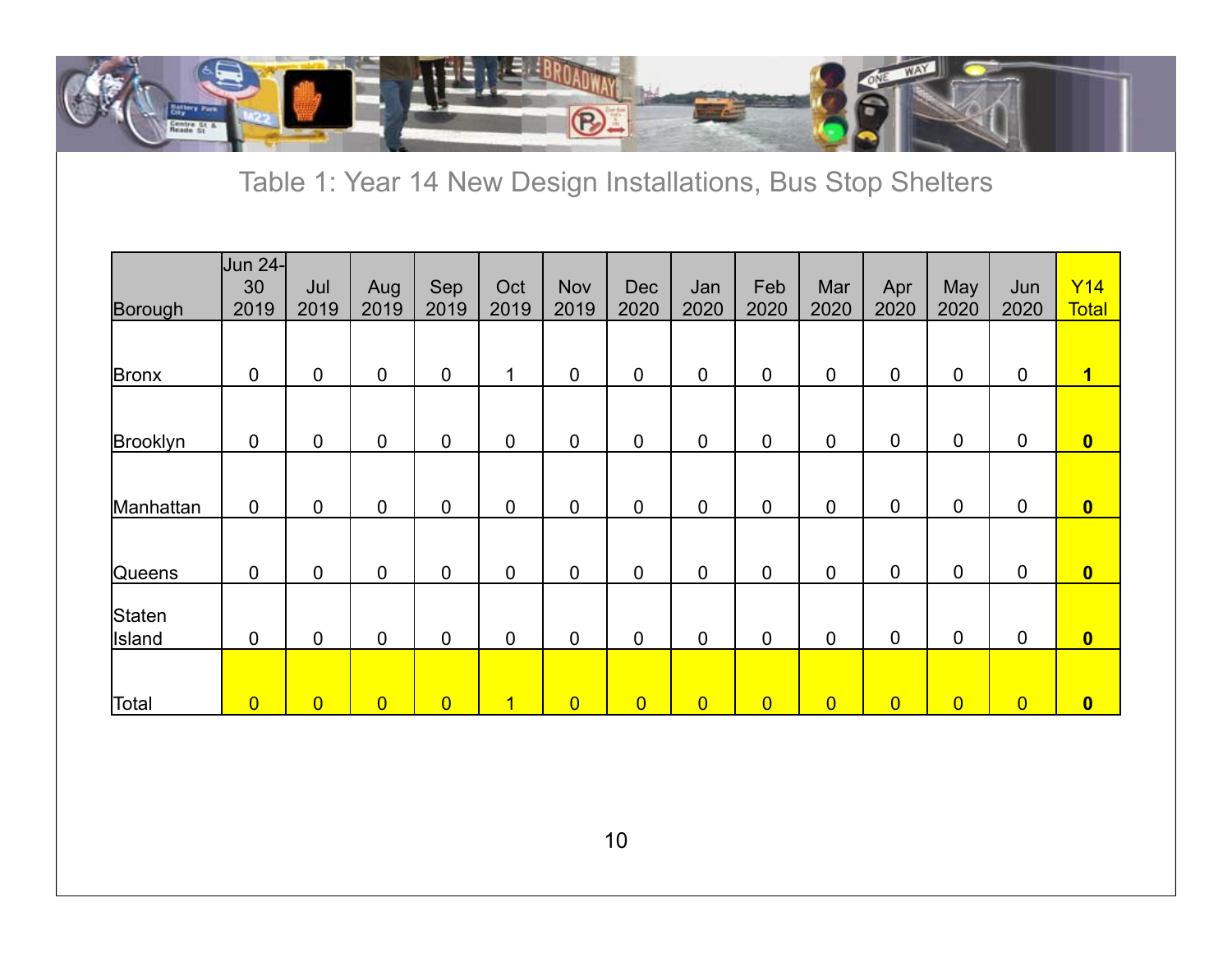

### Table 2: Temporary Shelter Removals for Construction, 6/25/19 – 6/24/20

| <b>BORO</b> | <b>CORNER</b> | <b>STREET ON</b>              | <b>INTERSECTION OF</b>        | <b>REMOVAL DATE</b> | <b>COMMENTS</b>      |
|-------------|---------------|-------------------------------|-------------------------------|---------------------|----------------------|
| QN          | <b>SW</b>     | <b>Main Street</b>            | Elder Avenue                  | 6/27/2019           | Construction         |
| MN          | <b>SW</b>     | Broadway                      | West 122 <sup>nd</sup> Street | 7/1/2019            | Construction         |
| <b>BX</b>   | <b>SE</b>     | Elton Avenue                  | East 161st Street             | 8/19/2019           | Construction         |
| MN.         | <b>SW</b>     | <b>Water Street</b>           | Hanover Square                | 10/4/2019           | Construction         |
| <b>BR</b>   | <b>SE</b>     | <b>Nostrand Avenue</b>        | Avenue V                      | 10/4/2019           | Safety Project       |
| QN          | <b>NE</b>     | Rockaway Beach Boulevard      | Beach 86 <sup>th</sup> Street | 10/15/2019          | Construction         |
| QN          | <b>SW</b>     | Beach 21st Street             | Mott Avenue                   | 12/12/2019          | Construction         |
| MN.         | <b>NE</b>     | 3rd Avenue                    | East 82 <sup>nd</sup> Street  | 1/27/2020           | Construction         |
| <b>BR</b>   | <b>SE</b>     | <b>Atlantic Avenue</b>        | <b>Hicks Street</b>           | 1/14/2020           | Construction         |
| <b>BR</b>   | <b>SW</b>     | Linden Boulevard              | Eldert Lane                   | 2/25/2020           | Construction         |
| MN          | <b>NE</b>     | <b>Madison Avenue</b>         | East 111 <sup>th</sup> Street | 3/24/2020           | Construction         |
| QN          | <b>NE</b>     | Cross Bay Boulevard           | 149 <sup>th</sup> Avenue      | 4/2/2020            | Construction         |
| MN.         | <b>SE</b>     | West 125 <sup>th</sup> Street | Adam Clayton Powell Boulevard | 5/21/2020           | <b>Building fire</b> |

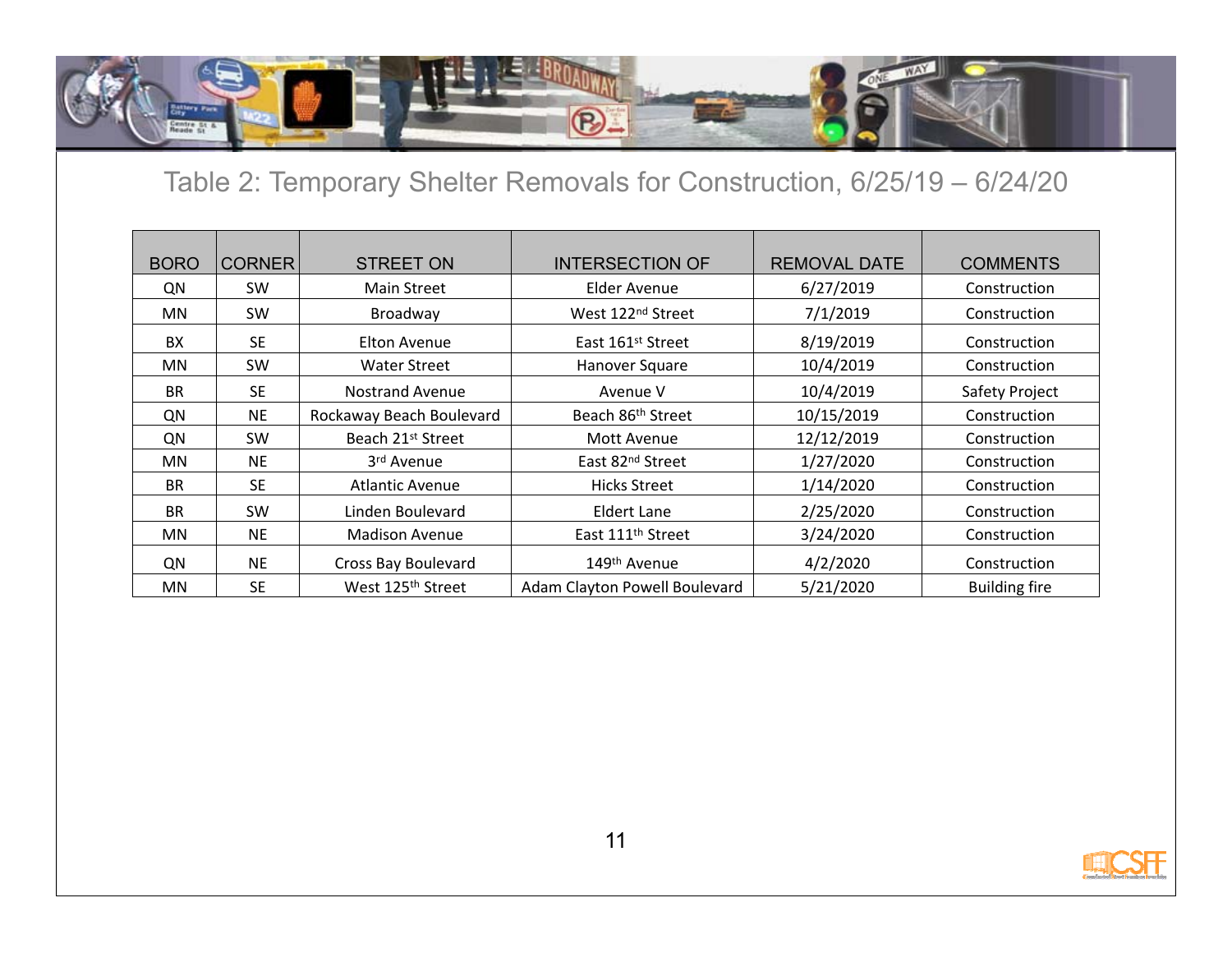

#### Table 3: Permanently Removed Bus Stop Shelters, 6/25/19 – 6/24/2 0

| <b>BORO</b> | <b>CORNER</b> | <b>STREET ON</b>         | <b>INTERSECTION OF</b>              | <b>REMOVAL DATE</b> | <b>COMMENTS</b>         |
|-------------|---------------|--------------------------|-------------------------------------|---------------------|-------------------------|
| <b>MN</b>   | <b>NW</b>     | <b>Grand Street</b>      | East Broadway                       | 7/22/2019           | <b>Bus Stop Revoked</b> |
| MN          | <b>NW</b>     | <b>Grand Street</b>      | <b>Suffolk Street</b>               | 7/22/2019           | <b>Bus Stop Revoked</b> |
| <b>MN</b>   | SW            | Avenue A                 | East 3rd Street                     | 7/24/2019           | <b>Bus Stop Revoked</b> |
| MN          | <b>NE</b>     | Avenue A                 | St. Marks Place                     | 7/25/2019           | <b>Bus Stop Revoked</b> |
| MN          | <b>NE</b>     | Avenue A                 | East 3rd Street                     | 7/26/2019           | <b>Bus Stop Revoked</b> |
| <b>MN</b>   | SW            | Avenue A                 | East 9th Street                     | 7/26/2019           | <b>Bus Stop Revoked</b> |
| BX          | <b>NW</b>     | <b>Willis Avenue</b>     | East 138th Street                   | 7/29/2019           | <b>Bus Stop Revoked</b> |
| BX          | <b>SE</b>     | East 174th Street        | Longfellow Avenue                   | 8/12/2019           | <b>Bus Stop Revoked</b> |
| BX          | <b>NW</b>     | Franklin Avenue          | East 168 <sup>th</sup> Street       | 8/19/2019           | <b>Bus Stop Revoked</b> |
| QN          | SW            | <b>Farmers Boulevard</b> | <b>Merrick Boulevard</b>            | 8/22/2019           | <b>Bus Stop Revoked</b> |
| QN          | <b>NE</b>     | Fresh Pond Road          | <b>Grove Street</b>                 | 8/22/2019           | <b>Bus Stop Revoked</b> |
| QN          | <b>NW</b>     | Hempstead Avenue         | 224th Street                        | 8/28/2019           | <b>Bus Stop Revoked</b> |
| QN          | <b>NE</b>     | <b>Fresh Pond Road</b>   | Gates Avenue                        | 9/3/2019            | <b>Bus Stop Revoked</b> |
| <b>BR</b>   | <b>SE</b>     | <b>Kossuth Place</b>     | Broadway                            | 9/3/2019            | <b>Bus Stop Revoked</b> |
| BX          | <b>SE</b>     | <b>Webster Avenue</b>    | <b>Bedford Park Boulevard</b>       | 10/1/2019           | <b>Bus Stop Revoked</b> |
| <b>BR</b>   | <b>NE</b>     | 26 <sup>th</sup> Avenue  | Shore Parkway Service Road<br>North | 11/20/2019          | <b>Bus Stop Revoked</b> |
| MN          | <b>NE</b>     | <b>Battery Place</b>     | <b>West Street</b>                  | 2/12/2020           | <b>Bus Stop Revoked</b> |
| MN          | <b>SE</b>     | West 57th Street         | Broadway                            | 3/12/2020           | <b>Bus Stop Revoked</b> |

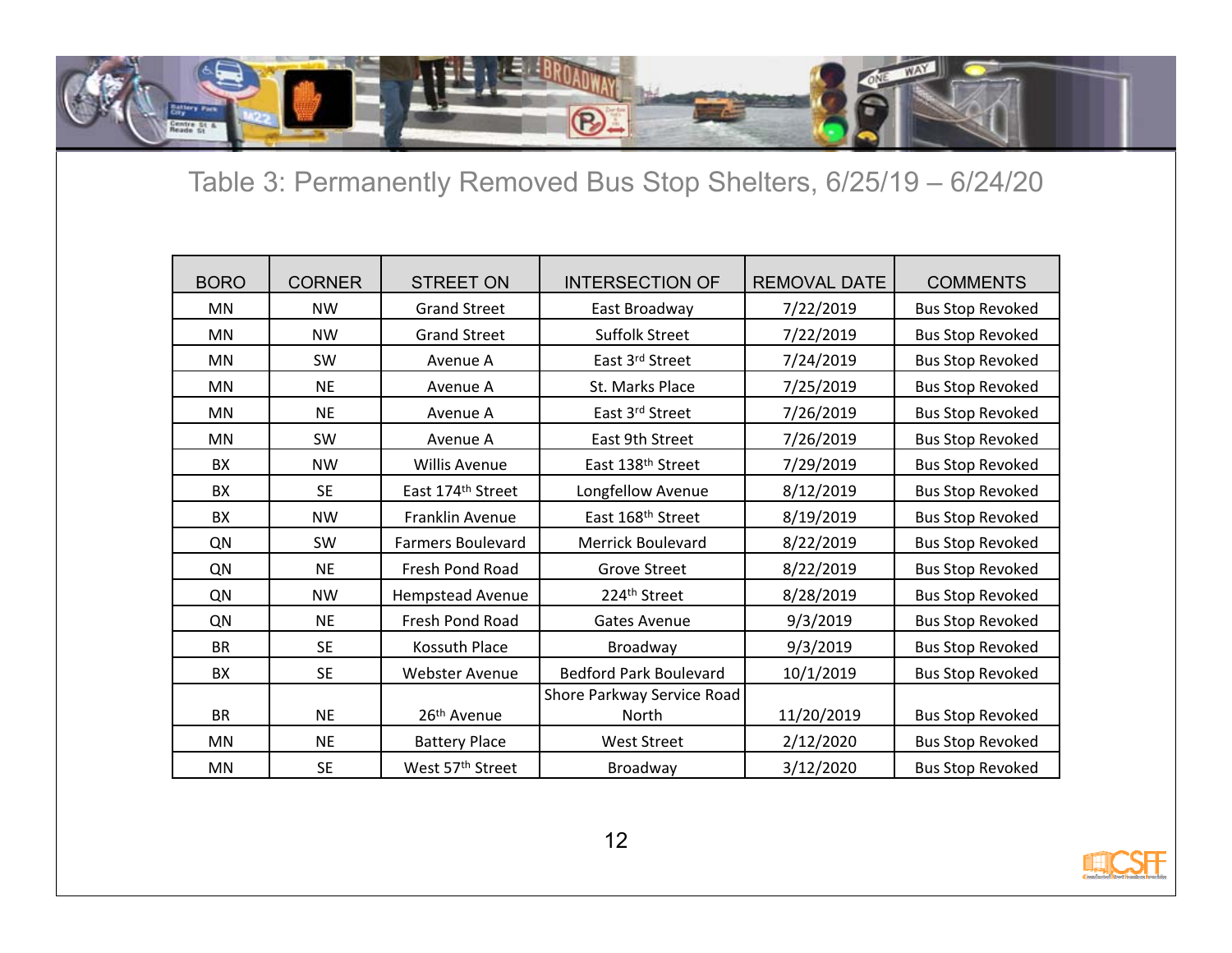

#### Table 4: Bus Stop Shelter Relocations, 6/25/19 – 6/24/20

|    |    | <b>BORO CORNER FROM STREET</b> | <b>INTERSECTION</b><br>ΩE | REMOVAL DATE | <b>CORNER</b> | <b>TO STREET</b> | <b>INTERSECTION</b>    |
|----|----|--------------------------------|---------------------------|--------------|---------------|------------------|------------------------|
| MΝ | NE | East 42 <sup>nd</sup> Street   | <b>ILexington Avenuel</b> | 10/18/19     | NE.           | Stop Revoked     | Lexington Avenue       |
| ΜN | SЕ | East 42 <sup>nd</sup> Street   | <b>ILexington Avenuel</b> | 10/19/19     | SE.           | Stop Revoked     | 3 <sup>rd</sup> Avenue |